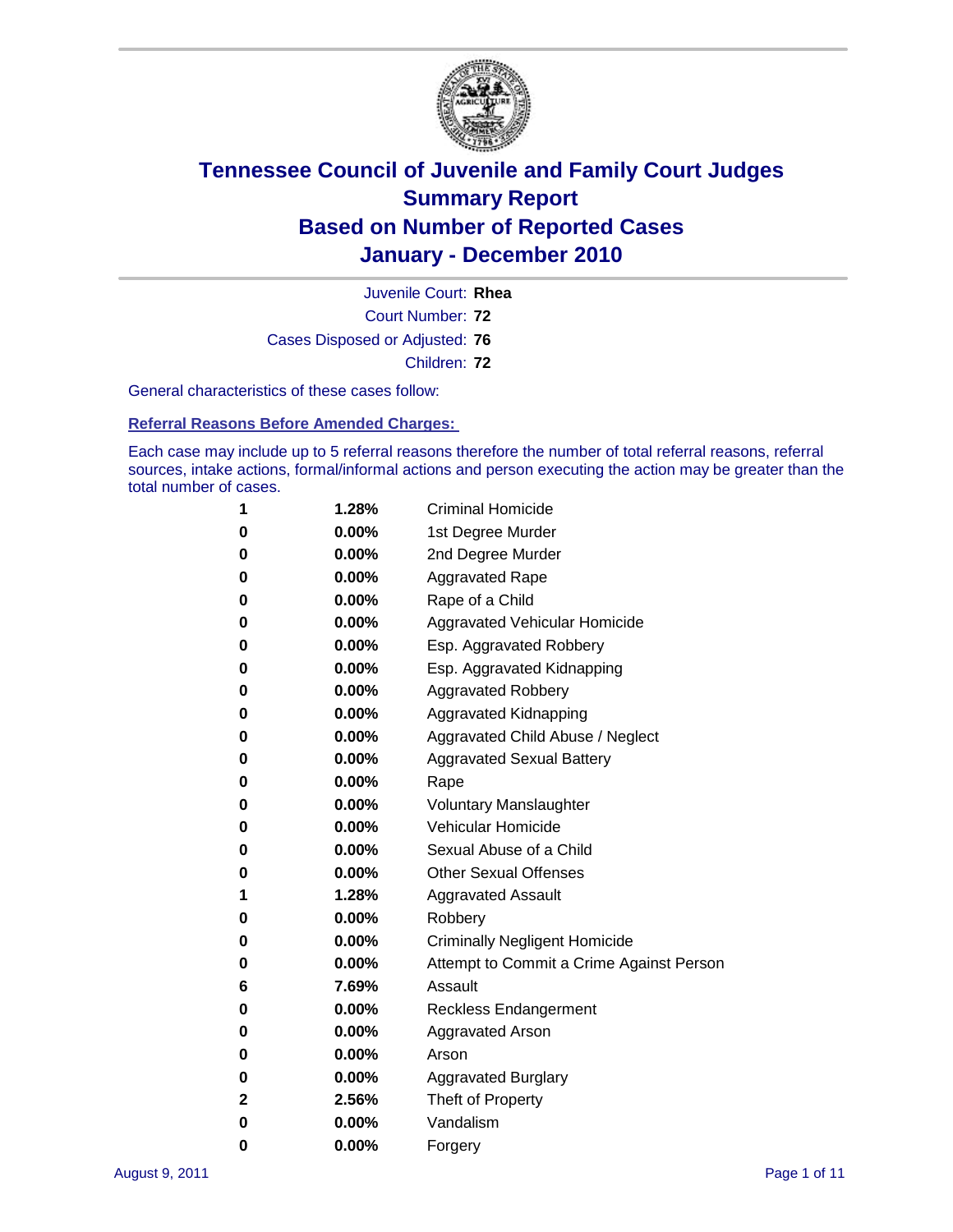

Court Number: **72** Juvenile Court: **Rhea**

Cases Disposed or Adjusted: **76**

Children: **72**

### **Referral Reasons Before Amended Charges:**

Each case may include up to 5 referral reasons therefore the number of total referral reasons, referral sources, intake actions, formal/informal actions and person executing the action may be greater than the total number of cases.

| 0            | 0.00%  | <b>Worthless Checks</b>                                     |  |  |  |
|--------------|--------|-------------------------------------------------------------|--|--|--|
| 0            | 0.00%  | Illegal Possession / Fraudulent Use of Credit / Debit Cards |  |  |  |
| 0            | 0.00%  | <b>Burglary</b>                                             |  |  |  |
| 0            | 0.00%  | Unauthorized Use of a Vehicle                               |  |  |  |
| 0            | 0.00%  | <b>Cruelty to Animals</b>                                   |  |  |  |
| 0            | 0.00%  | Sale of Controlled Substances                               |  |  |  |
| 1            | 1.28%  | <b>Other Drug Offenses</b>                                  |  |  |  |
| 4            | 5.13%  | <b>Possession of Controlled Substances</b>                  |  |  |  |
| 0            | 0.00%  | <b>Criminal Attempt</b>                                     |  |  |  |
| 0            | 0.00%  | Carrying Weapons on School Property                         |  |  |  |
| 0            | 0.00%  | Unlawful Carrying / Possession of a Weapon                  |  |  |  |
| 0            | 0.00%  | <b>Evading Arrest</b>                                       |  |  |  |
| 0            | 0.00%  | Escape                                                      |  |  |  |
| 0            | 0.00%  | Driving Under Influence (DUI)                               |  |  |  |
| 1            | 1.28%  | Possession / Consumption of Alcohol                         |  |  |  |
| 0            | 0.00%  | Resisting Stop, Frisk, Halt, Arrest or Search               |  |  |  |
| 0            | 0.00%  | <b>Aggravated Criminal Trespass</b>                         |  |  |  |
| 0            | 0.00%  | Harassment                                                  |  |  |  |
| 0            | 0.00%  | Failure to Appear                                           |  |  |  |
| 0            | 0.00%  | Filing a False Police Report                                |  |  |  |
| 0            | 0.00%  | Criminal Impersonation                                      |  |  |  |
| 11           | 14.10% | <b>Disorderly Conduct</b>                                   |  |  |  |
| 0            | 0.00%  | <b>Criminal Trespass</b>                                    |  |  |  |
| 1            | 1.28%  | <b>Public Intoxication</b>                                  |  |  |  |
| 0            | 0.00%  | Gambling                                                    |  |  |  |
| 5            | 6.41%  | <b>Traffic</b>                                              |  |  |  |
| 0            | 0.00%  | <b>Local Ordinances</b>                                     |  |  |  |
| 0            | 0.00%  | Violation of Wildlife Regulations                           |  |  |  |
| 0            | 0.00%  | Contempt of Court                                           |  |  |  |
| $\mathbf{2}$ | 2.56%  | Violation of Probation                                      |  |  |  |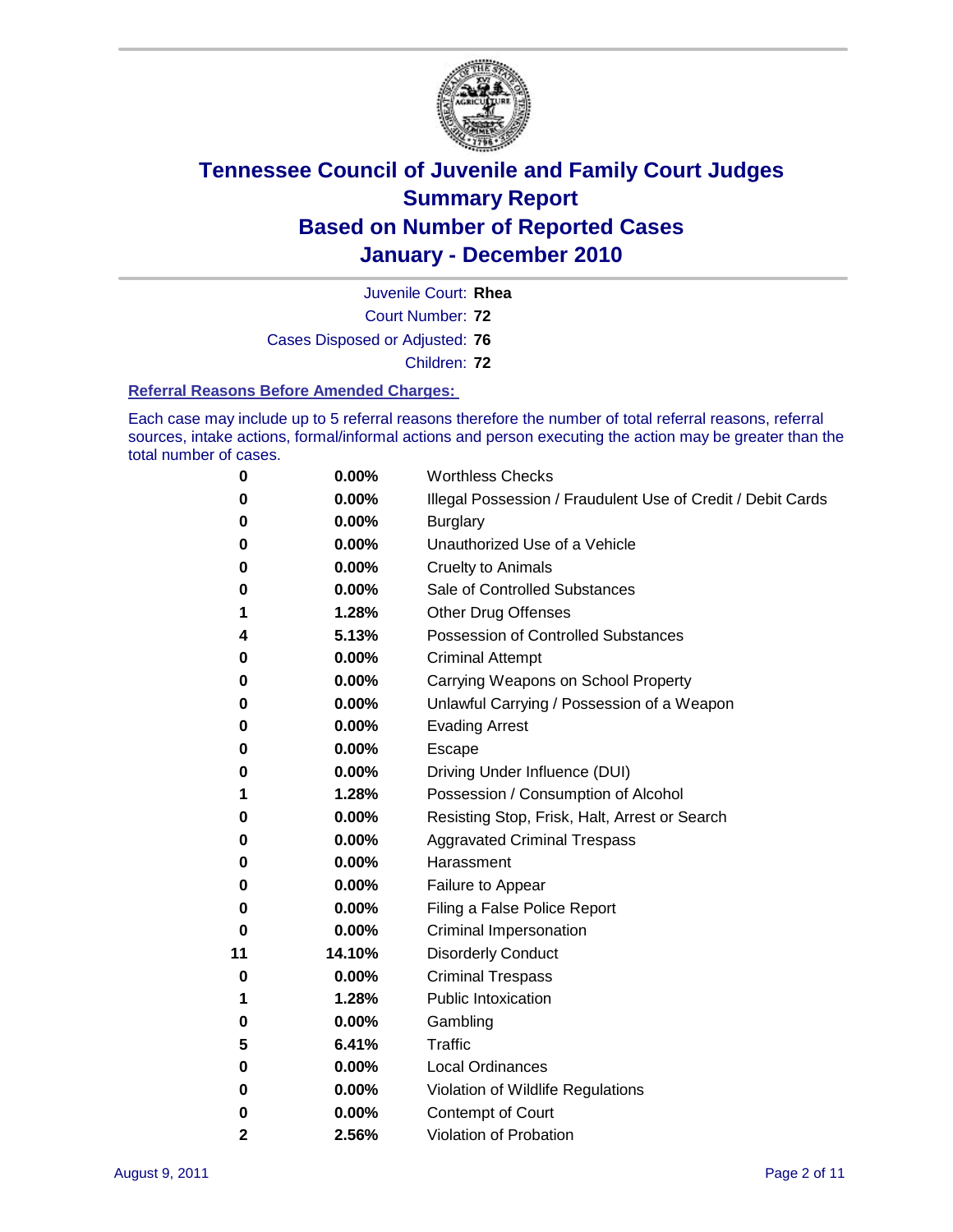

Court Number: **72** Juvenile Court: **Rhea** Cases Disposed or Adjusted: **76** Children: **72**

#### **Referral Reasons Before Amended Charges:**

Each case may include up to 5 referral reasons therefore the number of total referral reasons, referral sources, intake actions, formal/informal actions and person executing the action may be greater than the total number of cases.

| 78       | 100.00% | <b>Total Referrals</b>                 |
|----------|---------|----------------------------------------|
| 3        | 3.85%   | Other                                  |
| 0        | 0.00%   | <b>Consent to Marry</b>                |
| 0        | 0.00%   | <b>Request for Medical Treatment</b>   |
| 0        | 0.00%   | <b>Child Support</b>                   |
| 0        | 0.00%   | Paternity / Legitimation               |
| 3        | 3.85%   | Visitation                             |
| 9        | 11.54%  | Custody                                |
| 0        | 0.00%   | <b>Foster Care Review</b>              |
| 0        | 0.00%   | <b>Administrative Review</b>           |
| 0        | 0.00%   | <b>Judicial Review</b>                 |
| 0        | 0.00%   | Violation of Informal Adjustment       |
| 0        | 0.00%   | <b>Violation of Pretrial Diversion</b> |
| 0        | 0.00%   | Termination of Parental Rights         |
| 0        | 0.00%   | Dependency / Neglect                   |
| 0        | 0.00%   | <b>Physically Abused Child</b>         |
| 0        | 0.00%   | Sexually Abused Child                  |
| 0        | 0.00%   | Violation of Curfew                    |
| 0        | 0.00%   | Violation of a Valid Court Order       |
| $\bf{0}$ | 0.00%   | Possession of Tobacco Products         |
| 0        | 0.00%   | Out-of-State Runaway                   |
| 6        | 7.69%   | In-State Runaway                       |
| 13       | 16.67%  | Truancy                                |
| 9        | 11.54%  | <b>Unruly Behavior</b>                 |
| 0        | 0.00%   | Violation of Aftercare                 |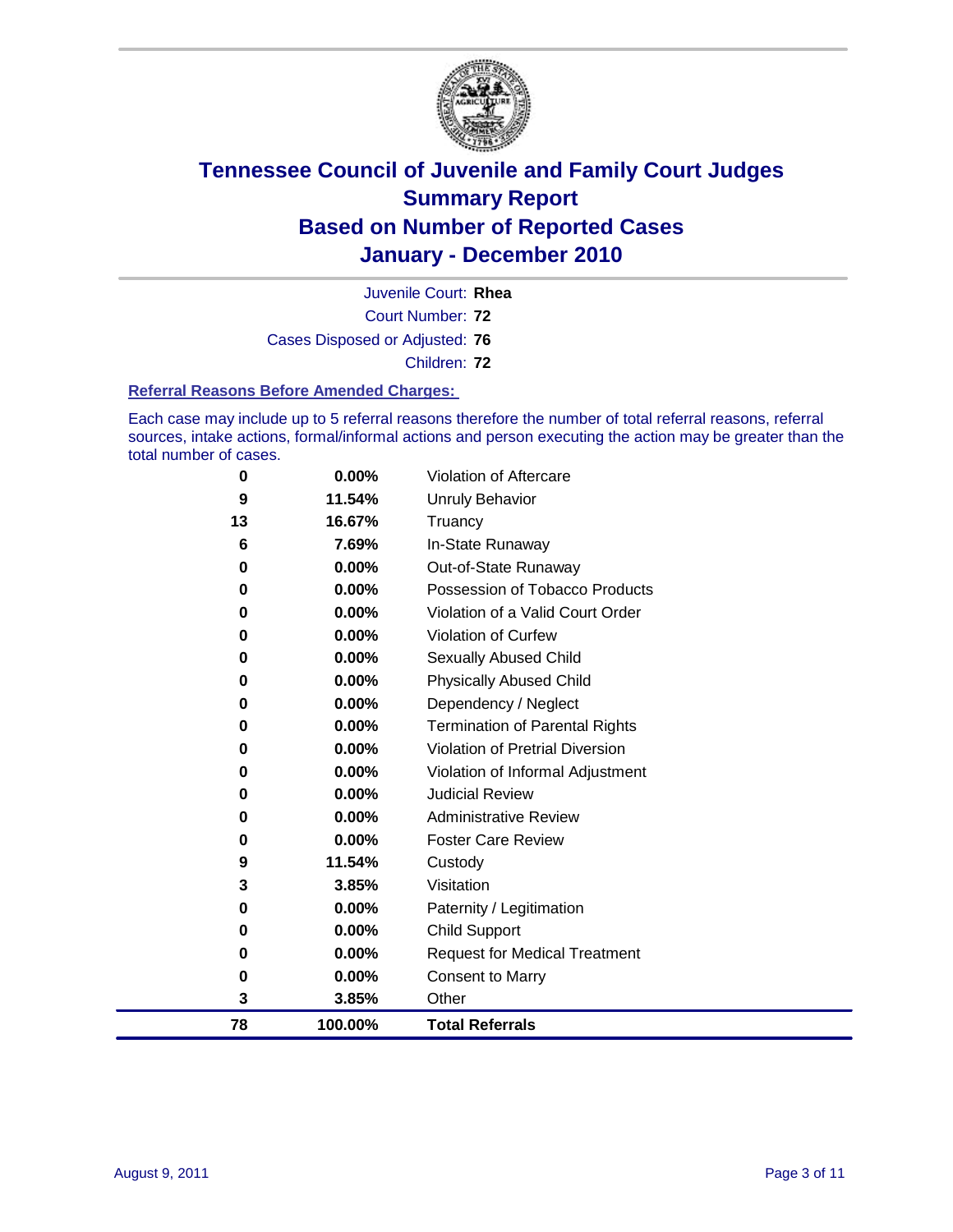

| 0            | 0.00%   | <b>CSA</b>                        |
|--------------|---------|-----------------------------------|
| 1            | 1.28%   | <b>DCS</b>                        |
| 0            | 0.00%   |                                   |
|              |         | <b>Other State Department</b>     |
| 0            | 0.00%   | <b>District Attorney's Office</b> |
| $\mathbf{2}$ | 2.56%   | <b>Court Staff</b>                |
| 0            | 0.00%   | Social Agency                     |
| $\bf{0}$     | 0.00%   | <b>Other Court</b>                |
| $\mathbf{2}$ | 2.56%   | Victim                            |
|              |         |                                   |
| $\bf{0}$     | 0.00%   | Child & Parent                    |
| 0            | 0.00%   | Hospital                          |
| 0            | 0.00%   | Unknown                           |
| 0            | 0.00%   | Other                             |
| 78           | 100.00% | <b>Total Referral Sources</b>     |

### **Age of Child at Referral: 2**

| $\bf{0}$<br>0 | $0.00\%$<br>$0.00\%$ | Ages 19 and Over<br><b>Unknown</b> |
|---------------|----------------------|------------------------------------|
|               |                      |                                    |
|               |                      |                                    |
|               |                      | Ages 17 through 18                 |
| 20            | 27.78%               | Ages 15 through 16                 |
| 18            | 25.00%               | Ages 13 through 14                 |
| 5             | 6.94%                | Ages 11 through 12                 |
| 20            | 27.78%               | Ages 10 and Under                  |
|               |                      | 9<br>12.50%                        |

<sup>1</sup> If different than number of Referral Reasons (78), verify accuracy of your court's data.

<sup>2</sup> One child could be counted in multiple categories, verify accuracy of your court's data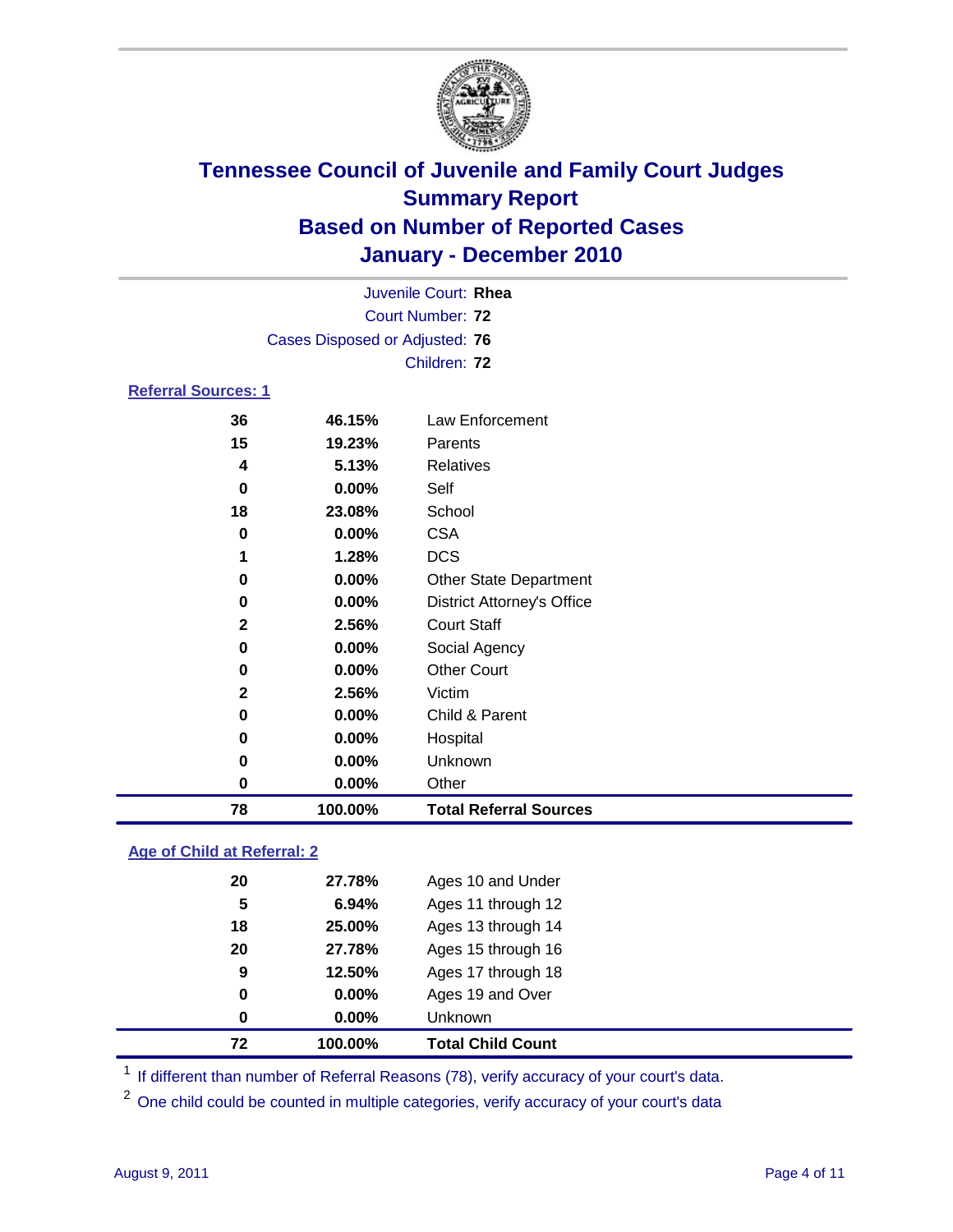

| Juvenile Court: Rhea                    |                                |                          |  |  |  |
|-----------------------------------------|--------------------------------|--------------------------|--|--|--|
| <b>Court Number: 72</b>                 |                                |                          |  |  |  |
|                                         | Cases Disposed or Adjusted: 76 |                          |  |  |  |
|                                         |                                | Children: 72             |  |  |  |
| Sex of Child: 1                         |                                |                          |  |  |  |
| 31                                      | 43.06%                         | Male                     |  |  |  |
| 41                                      | 56.94%                         | Female                   |  |  |  |
| $\mathbf 0$                             | 0.00%                          | Unknown                  |  |  |  |
| 72                                      | 100.00%                        | <b>Total Child Count</b> |  |  |  |
| Race of Child: 1                        |                                |                          |  |  |  |
| 63                                      | 87.50%                         | White                    |  |  |  |
| $\overline{\mathbf{r}}$                 | 9.72%                          | African American         |  |  |  |
| $\mathbf 0$                             | 0.00%                          | Native American          |  |  |  |
| 0                                       | 0.00%                          | Asian                    |  |  |  |
| $\mathbf{2}$                            | 2.78%                          | Mixed                    |  |  |  |
| $\mathbf 0$                             | 0.00%                          | Unknown                  |  |  |  |
| 72                                      | 100.00%                        | <b>Total Child Count</b> |  |  |  |
| <b>Hispanic Origin: 1</b>               |                                |                          |  |  |  |
| $\mathbf 0$                             | 0.00%                          | Yes                      |  |  |  |
| 72                                      | 100.00%                        | No                       |  |  |  |
| $\bf{0}$                                | 0.00%                          | Unknown                  |  |  |  |
| 72                                      | 100.00%                        | <b>Total Child Count</b> |  |  |  |
| <b>School Enrollment of Children: 1</b> |                                |                          |  |  |  |
| 64                                      | 88.89%                         | Yes                      |  |  |  |
| 8                                       | 11.11%                         | No                       |  |  |  |
| $\mathbf 0$                             | 0.00%                          | Unknown                  |  |  |  |
| 72                                      | 100.00%                        | <b>Total Child Count</b> |  |  |  |

One child could be counted in multiple categories, verify accuracy of your court's data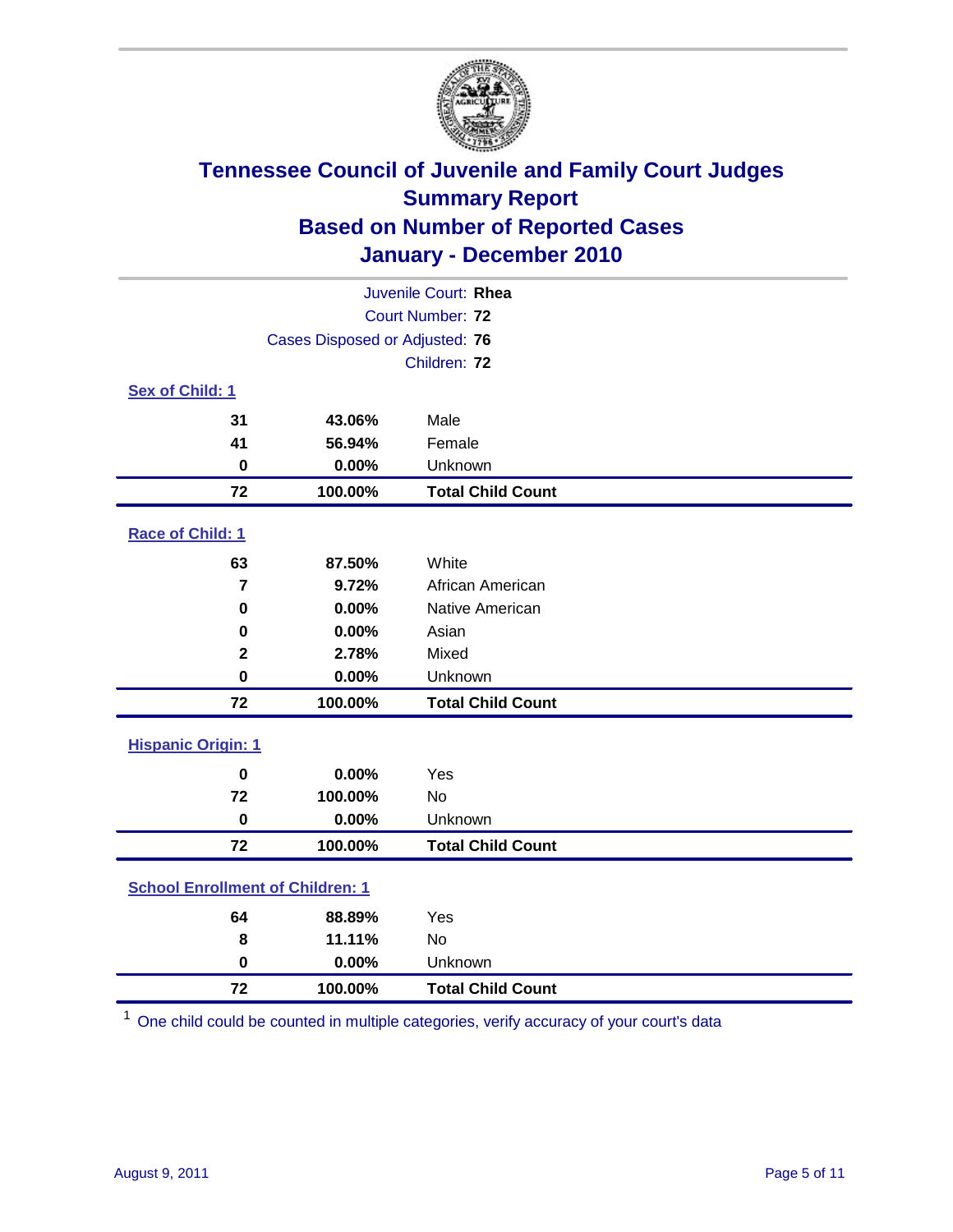

| Juvenile Court: Rhea                                      |              |                              |  |  |  |  |  |
|-----------------------------------------------------------|--------------|------------------------------|--|--|--|--|--|
| Court Number: 72                                          |              |                              |  |  |  |  |  |
| Cases Disposed or Adjusted: 76                            |              |                              |  |  |  |  |  |
|                                                           | Children: 72 |                              |  |  |  |  |  |
| <b>Living Arrangement of Child at Time of Referral: 1</b> |              |                              |  |  |  |  |  |
| 4                                                         | 5.56%        | With Both Biological Parents |  |  |  |  |  |
| 2                                                         | 2.78%        | With Father and Stepmother   |  |  |  |  |  |
| 3                                                         | 4.17%        | With Mother and Stepfather   |  |  |  |  |  |
| 38                                                        | 52.78%       | With Mother                  |  |  |  |  |  |
| 6                                                         | 8.33%        | With Father                  |  |  |  |  |  |
| 14                                                        | 19.44%       | <b>With Relatives</b>        |  |  |  |  |  |
| 0                                                         | $0.00\%$     | With Adoptive Parents        |  |  |  |  |  |
| 3                                                         | 4.17%        | <b>With Foster Family</b>    |  |  |  |  |  |
| 0                                                         | $0.00\%$     | In a Group Home              |  |  |  |  |  |
| 0                                                         | $0.00\%$     | In a Residential Center      |  |  |  |  |  |

| 72 | 100.00%               | <b>Total Child Count</b> |
|----|-----------------------|--------------------------|
|    | $0.00\%$              | Other                    |
|    | $0.00\%$              | Unknown                  |
|    | 2.78%<br>$\mathbf{2}$ | Independent              |
|    | $0.00\%$              | In an Institution        |

### **Type of Detention: 2**

| 76 | 100.00%  | <b>Total Detention Count</b> |
|----|----------|------------------------------|
| 0  | $0.00\%$ | Other                        |
| 76 | 100.00%  | Does Not Apply               |
| 0  | $0.00\%$ | Unknown                      |
| 0  | $0.00\%$ | <b>Psychiatric Hospital</b>  |
| 0  | 0.00%    | Jail - No Separation         |
| 0  | $0.00\%$ | Jail - Partial Separation    |
| 0  | $0.00\%$ | Jail - Complete Separation   |
| 0  | 0.00%    | Juvenile Detention Facility  |
| 0  | $0.00\%$ | Non-Secure Placement         |
|    |          |                              |

<sup>1</sup> One child could be counted in multiple categories, verify accuracy of your court's data

<sup>2</sup> If different than number of Cases (76) verify accuracy of your court's data.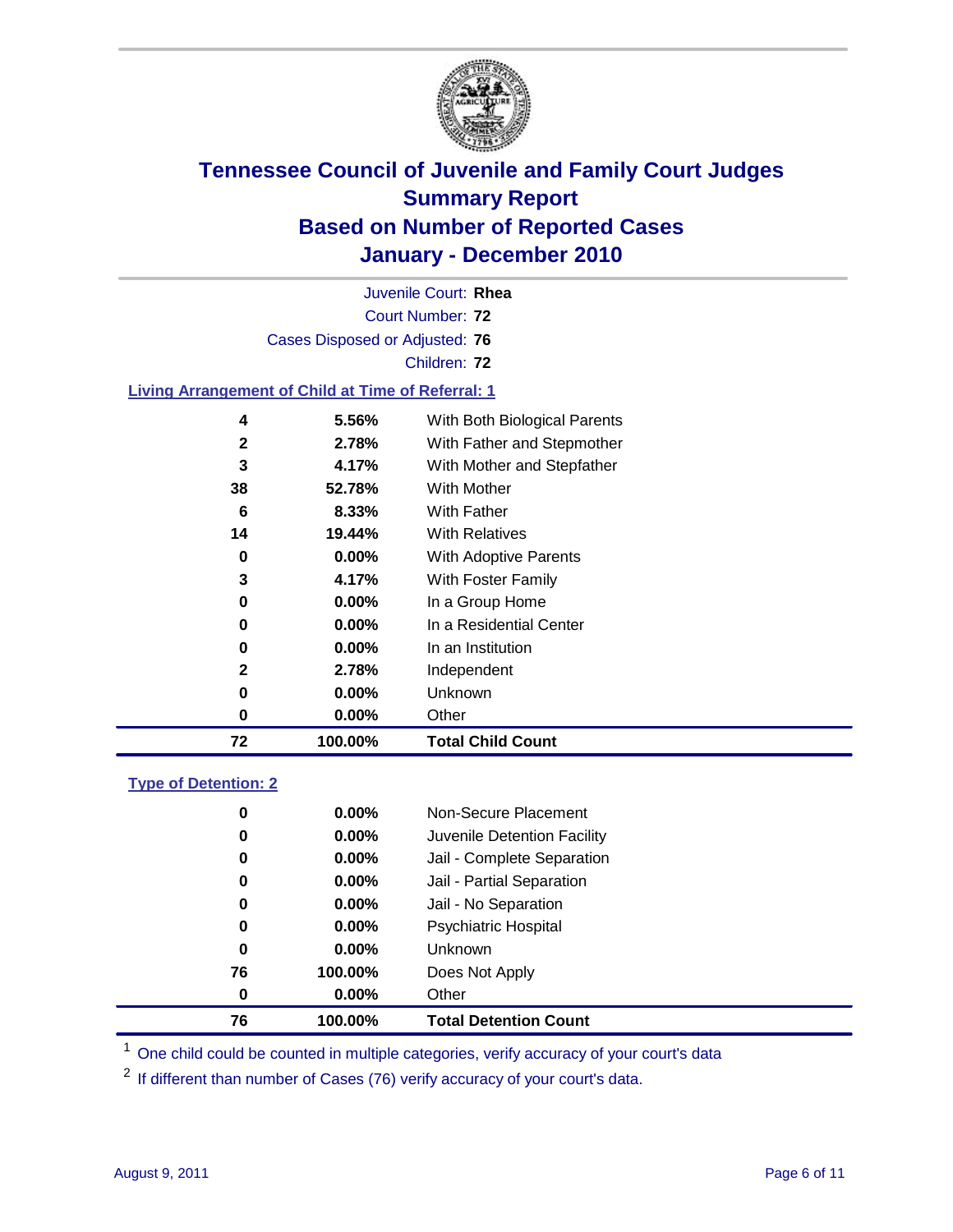

|                                                    | Juvenile Court: Rhea           |                                      |  |  |  |
|----------------------------------------------------|--------------------------------|--------------------------------------|--|--|--|
|                                                    | Court Number: 72               |                                      |  |  |  |
|                                                    | Cases Disposed or Adjusted: 76 |                                      |  |  |  |
|                                                    | Children: 72                   |                                      |  |  |  |
| <b>Placement After Secure Detention Hearing: 1</b> |                                |                                      |  |  |  |
| 0                                                  | 0.00%                          | Returned to Prior Living Arrangement |  |  |  |
| 0                                                  | 0.00%                          | Juvenile Detention Facility          |  |  |  |
| 0                                                  | 0.00%                          | Jail                                 |  |  |  |
| 0                                                  | 0.00%                          | Shelter / Group Home                 |  |  |  |
| 0                                                  | 0.00%                          | <b>Foster Family Home</b>            |  |  |  |
| 0                                                  | 0.00%                          | Psychiatric Hospital                 |  |  |  |
| $\bf{0}$                                           | 0.00%                          | Unknown                              |  |  |  |
| 76                                                 | 100.00%                        | Does Not Apply                       |  |  |  |
| $\pmb{0}$                                          | 0.00%                          | Other                                |  |  |  |
| 76                                                 | 100.00%                        | <b>Total Placement Count</b>         |  |  |  |
| <b>Intake Actions: 2</b>                           |                                |                                      |  |  |  |
| 73                                                 |                                |                                      |  |  |  |
|                                                    | 93.59%                         | <b>Petition Filed</b>                |  |  |  |
| $\bf{0}$                                           | 0.00%                          | <b>Motion Filed</b>                  |  |  |  |
| 5                                                  | 6.41%                          | <b>Citation Processed</b>            |  |  |  |
| 0                                                  | 0.00%                          | Notification of Paternity Processed  |  |  |  |
| 0                                                  | 0.00%                          | Scheduling of Judicial Review        |  |  |  |
| 0                                                  | 0.00%                          | Scheduling of Administrative Review  |  |  |  |
| 0                                                  | 0.00%                          | Scheduling of Foster Care Review     |  |  |  |
| 0                                                  | 0.00%                          | Unknown                              |  |  |  |
| 0                                                  | 0.00%                          | Does Not Apply                       |  |  |  |
| 0                                                  | 0.00%                          | Other                                |  |  |  |

<sup>1</sup> If different than number of Cases (76) verify accuracy of your court's data.

<sup>2</sup> If different than number of Referral Reasons (78), verify accuracy of your court's data.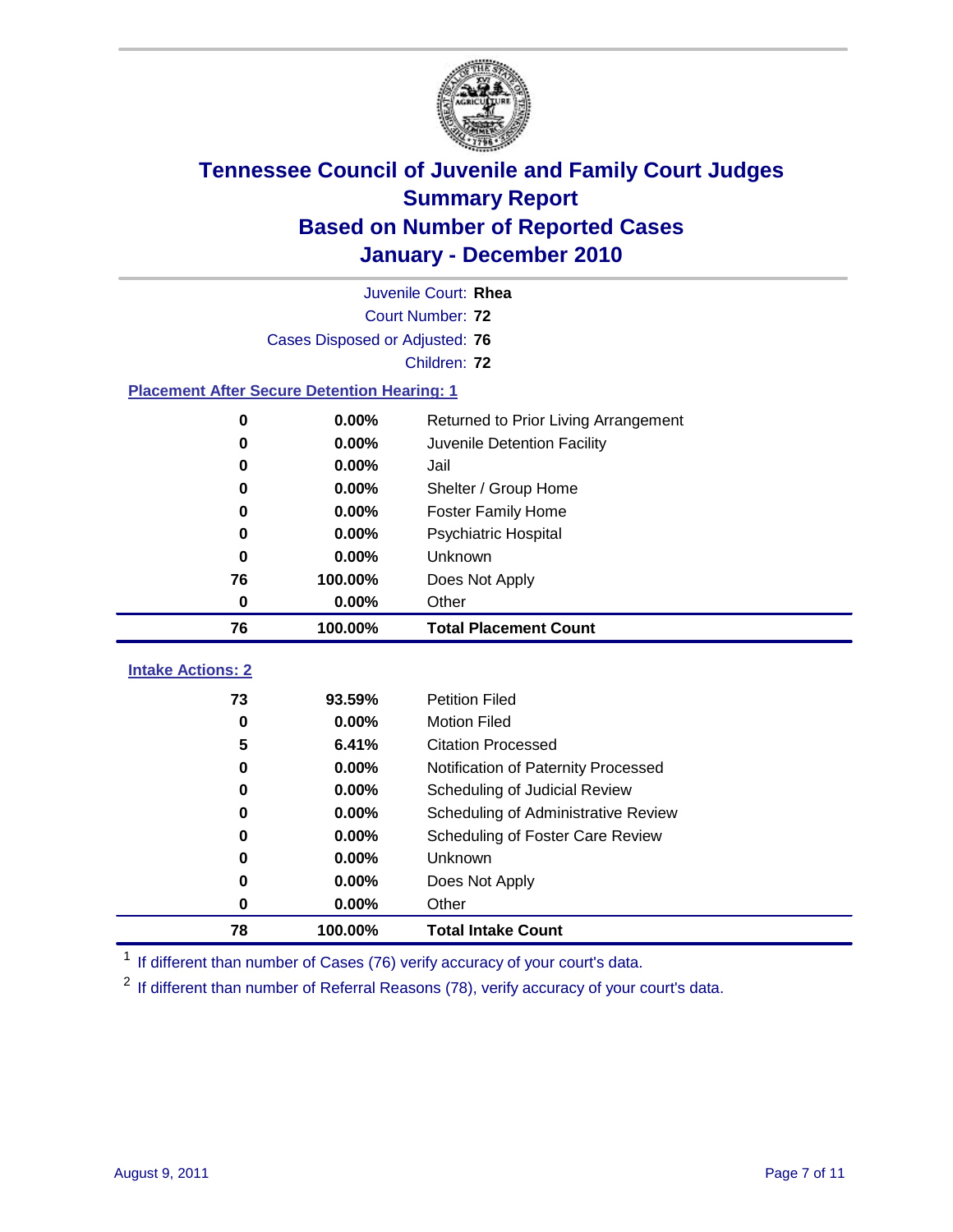

Court Number: **72** Juvenile Court: **Rhea** Cases Disposed or Adjusted: **76** Children: **72**

### **Last Grade Completed by Child: 1**

| 9                                       | 12.50%  | Too Young for School         |  |  |
|-----------------------------------------|---------|------------------------------|--|--|
| $\bf{0}$                                | 0.00%   | Preschool                    |  |  |
| 3                                       | 4.17%   | Kindergarten                 |  |  |
| 3                                       | 4.17%   | 1st Grade                    |  |  |
| 1                                       | 1.39%   | 2nd Grade                    |  |  |
| $\mathbf{2}$                            | 2.78%   | 3rd Grade                    |  |  |
| 4                                       | 5.56%   | 4th Grade                    |  |  |
| 3                                       | 4.17%   | 5th Grade                    |  |  |
| 5                                       | 6.94%   | 6th Grade                    |  |  |
| 10                                      | 13.89%  | 7th Grade                    |  |  |
| 8                                       | 11.11%  | 8th Grade                    |  |  |
| 9                                       | 12.50%  | 9th Grade                    |  |  |
| $\bf 6$                                 | 8.33%   | 10th Grade                   |  |  |
| $\bf 6$                                 | 8.33%   | 11th Grade                   |  |  |
| $\bf{0}$                                | 0.00%   | 12th Grade                   |  |  |
| 0                                       | 0.00%   | Non-Graded Special Ed        |  |  |
| $\bf{0}$                                | 0.00%   | <b>GED</b>                   |  |  |
| $\bf{0}$                                | 0.00%   | Graduated                    |  |  |
| 0                                       | 0.00%   | <b>Never Attended School</b> |  |  |
| 3                                       | 4.17%   | Unknown                      |  |  |
| $\bf{0}$                                | 0.00%   | Other                        |  |  |
| 72                                      | 100.00% | <b>Total Child Count</b>     |  |  |
| <b>Enrolled in Special Education: 1</b> |         |                              |  |  |

| 72           | 100.00%  | <b>Total Child Count</b> |  |  |
|--------------|----------|--------------------------|--|--|
| 0            | $0.00\%$ | <b>Unknown</b>           |  |  |
| 70           | 97.22%   | No                       |  |  |
| $\mathbf{2}$ | 2.78%    | Yes                      |  |  |
|              |          |                          |  |  |

One child could be counted in multiple categories, verify accuracy of your court's data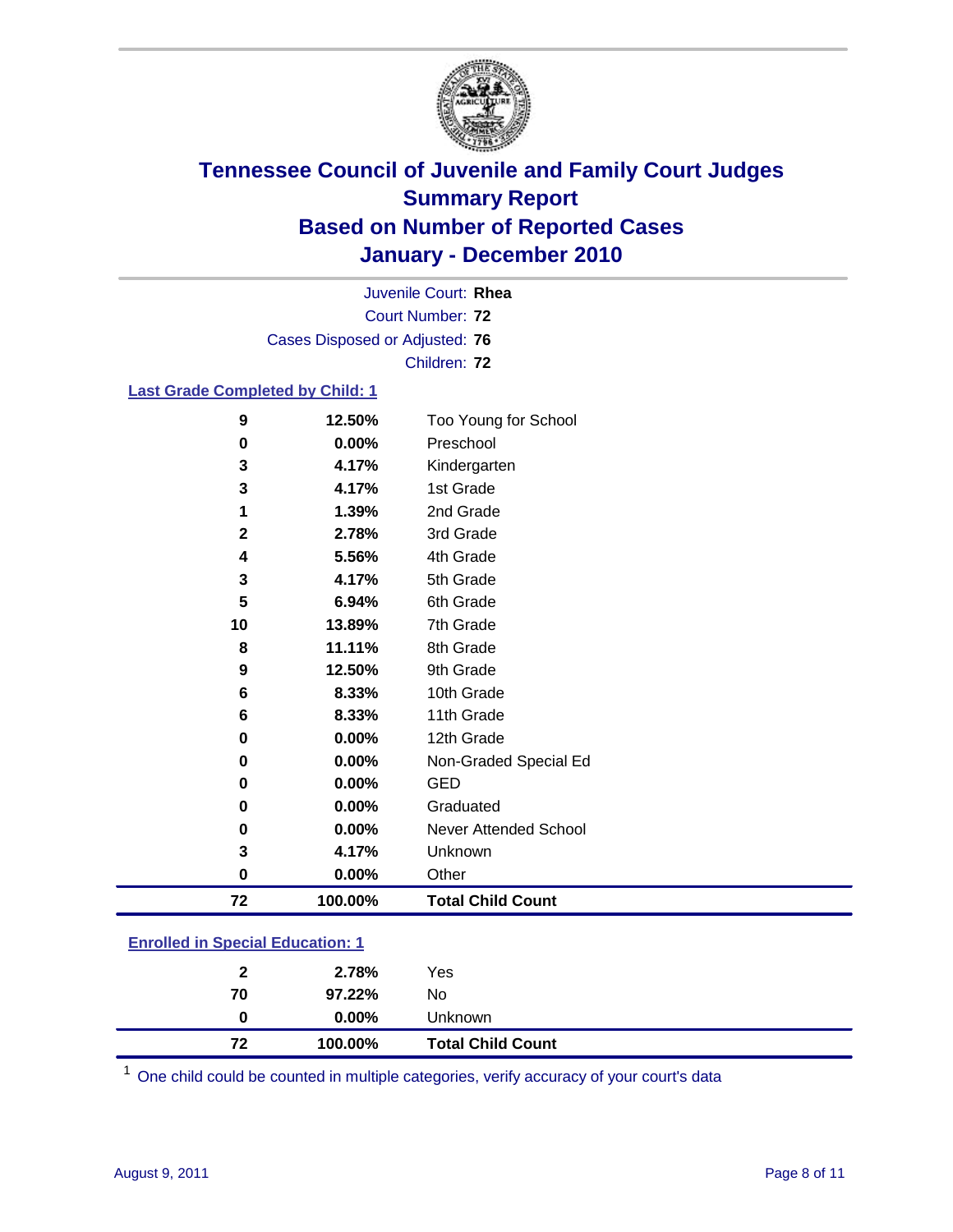

|                              |                                | Juvenile Court: Rhea      |
|------------------------------|--------------------------------|---------------------------|
|                              |                                | Court Number: 72          |
|                              | Cases Disposed or Adjusted: 76 |                           |
|                              |                                | Children: 72              |
| <b>Action Executed By: 1</b> |                                |                           |
| 78                           | 100.00%                        | Judge                     |
| 0                            | $0.00\%$                       | Magistrate                |
| 0                            | $0.00\%$                       | YSO                       |
| 0                            | $0.00\%$                       | Other                     |
| 0                            | $0.00\%$                       | Unknown                   |
| 78                           | 100.00%                        | <b>Total Action Count</b> |

### **Formal / Informal Actions: 1**

| 6        | 7.69%    | Dismissed                                        |
|----------|----------|--------------------------------------------------|
| 1        | 1.28%    | Retired / Nolle Prosequi                         |
| 8        | 10.26%   | <b>Complaint Substantiated Delinquent</b>        |
| 3        | 3.85%    | <b>Complaint Substantiated Status Offender</b>   |
| 0        | $0.00\%$ | <b>Complaint Substantiated Dependent/Neglect</b> |
| 0        | $0.00\%$ | <b>Complaint Substantiated Abused</b>            |
| 0        | $0.00\%$ | <b>Complaint Substantiated Mentally III</b>      |
| 4        | 5.13%    | Informal Adjustment                              |
| 0        | $0.00\%$ | <b>Pretrial Diversion</b>                        |
| 0        | $0.00\%$ | <b>Transfer to Adult Court Hearing</b>           |
| 0        | $0.00\%$ | Charges Cleared by Transfer to Adult Court       |
| 12       | 15.38%   | Special Proceeding                               |
| $\bf{0}$ | $0.00\%$ | <b>Review Concluded</b>                          |
| 43       | 55.13%   | Case Held Open                                   |
| 1        | 1.28%    | Other                                            |
| 0        | $0.00\%$ | <b>Unknown</b>                                   |
| 78       | 100.00%  | <b>Total Action Count</b>                        |

<sup>1</sup> If different than number of Referral Reasons (78), verify accuracy of your court's data.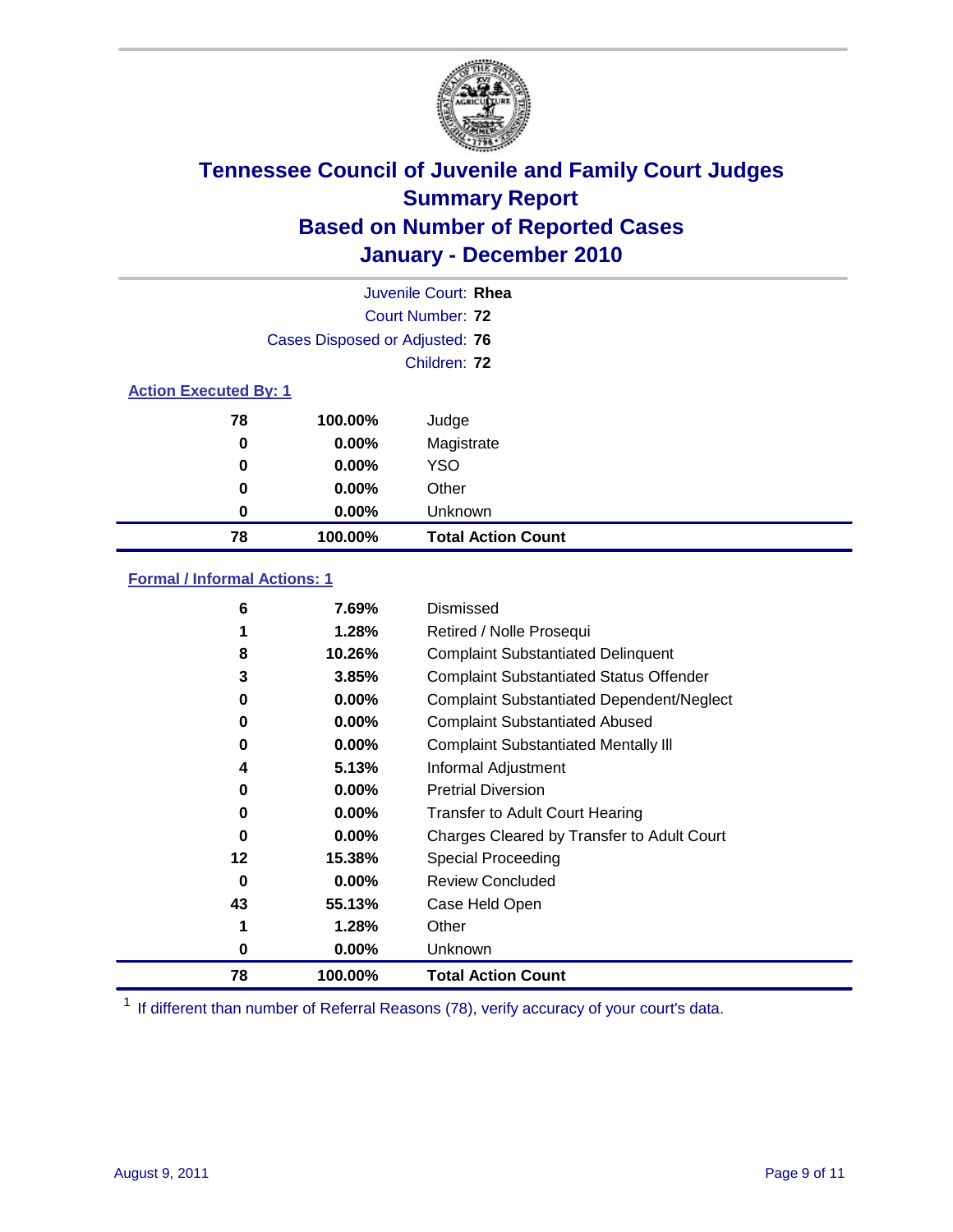

|                       |                                | Juvenile Court: Rhea                                  |
|-----------------------|--------------------------------|-------------------------------------------------------|
|                       |                                | Court Number: 72                                      |
|                       | Cases Disposed or Adjusted: 76 |                                                       |
|                       |                                | Children: 72                                          |
| <b>Case Outcomes:</b> |                                | There can be multiple outcomes for one child or case. |
| 6                     | 3.47%                          | <b>Case Dismissed</b>                                 |
| 0                     | 0.00%                          | Case Retired or Nolle Prosequi                        |
| 67                    | 38.73%                         | Warned / Counseled                                    |
| 50                    | 28.90%                         | <b>Held Open For Review</b>                           |
| 3                     | 1.73%                          | Supervision / Probation to Juvenile Court             |
| 0                     | 0.00%                          | <b>Probation to Parents</b>                           |
| 0                     | 0.00%                          | Referral to Another Entity for Supervision / Service  |
| 0                     | 0.00%                          | Referred for Mental Health Counseling                 |
| 0                     | 0.00%                          | Referred for Alcohol and Drug Counseling              |
| 0                     | 0.00%                          | Referred to Alternative School                        |
| 0                     | 0.00%                          | Referred to Private Child Agency                      |
| 0                     | 0.00%                          | Referred to Defensive Driving School                  |
| 0                     | 0.00%                          | Referred to Alcohol Safety School                     |
| 0                     | 0.00%                          | Referred to Juvenile Court Education-Based Program    |
| 0                     | 0.00%                          | Driver's License Held Informally                      |
| 0                     | 0.00%                          | Voluntary Placement with DMHMR                        |
| 0                     | 0.00%                          | <b>Private Mental Health Placement</b>                |
| 0                     | 0.00%                          | <b>Private MR Placement</b>                           |
| 0                     | 0.00%                          | Placement with City/County Agency/Facility            |
| 0                     | 0.00%                          | Placement with Relative / Other Individual            |
| 0                     | 0.00%                          | Fine                                                  |
| 3                     | 1.73%                          | <b>Public Service</b>                                 |
| $\mathbf 2$           | 1.16%                          | Restitution                                           |
| 0                     | 0.00%                          | <b>Runaway Returned</b>                               |
| 0                     | 0.00%                          | No Contact Order                                      |
| 0                     | 0.00%                          | Injunction Other than No Contact Order                |
| 0                     | 0.00%                          | <b>House Arrest</b>                                   |
| 0                     | 0.00%                          | <b>Court Defined Curfew</b>                           |
| 0                     | 0.00%                          | Dismissed from Informal Adjustment                    |
| 0                     | 0.00%                          | <b>Dismissed from Pretrial Diversion</b>              |
| 0                     | 0.00%                          | Released from Probation                               |
| 0                     | 0.00%                          | <b>Transferred to Adult Court</b>                     |
| 0                     | 0.00%                          | <b>DMHMR Involuntary Commitment</b>                   |